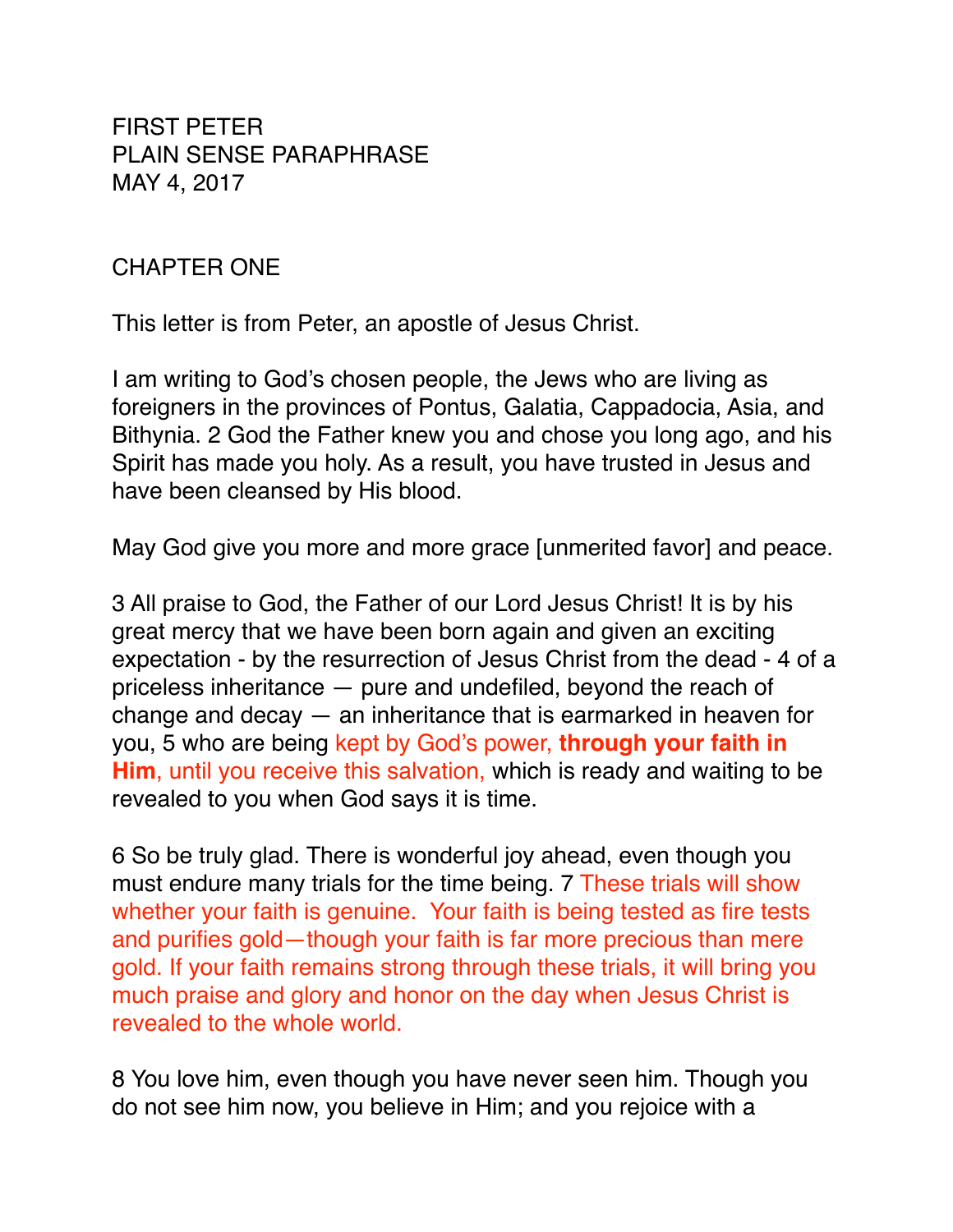glorious, inexpressible joy. 9 The reward for your continued faith in him will be the salvation of your souls.

10 This gracious salvation prepared for you was something the Old Testament prophets wanted to know more about when they prophesied about it. 11 They wondered what time and in what manner the Spirit of the Messiah [Christ] within them was talking about when he told them long in advance how the Messiah would suffer and die and be raised to life again.

12 They were told that the prophecies they were being given by the Holy Spirit were not for themselves, but for you. And now the Good News they wrote about has been announced to you by people proclaiming it in the power of the Holy Spirit sent from heaven. The plan is all so wonderful that even the angels are eagerly watching these events unfold.

13 So take your Christianity seriously, exercise self-control, and stay strong in faith — believing right up to the very end for the gracious salvation that will come to you when Jesus Christ returns in the Rapture. 14 Live as God's obedient children. Don't slip back into your old ways of living to satisfy your own desires. You didn't know any better then. 15 But now you must be holy in everything you do, just as God who chose you is holy. 16 For the Scriptures say, "You are to be holy because I am holy."

17 And remember that the heavenly Father to whom you pray has no favorites. He will judge or reward you according to what you do. So you must **live in reverent fear of him** during your time here as "temporary residents." 18 For you know that God paid a ransom to save you from the empty life you inherited from your ancestors. And it was not paid with mere gold or silver, which lose their value, 19 but with the precious, priceless blood of Christ - the sinless, spotless Lamb of God. 20 God chose him to be your ransom long before the world was made, but now in these last days he has been revealed for your benefit - 21 for through him, you have come to trust God.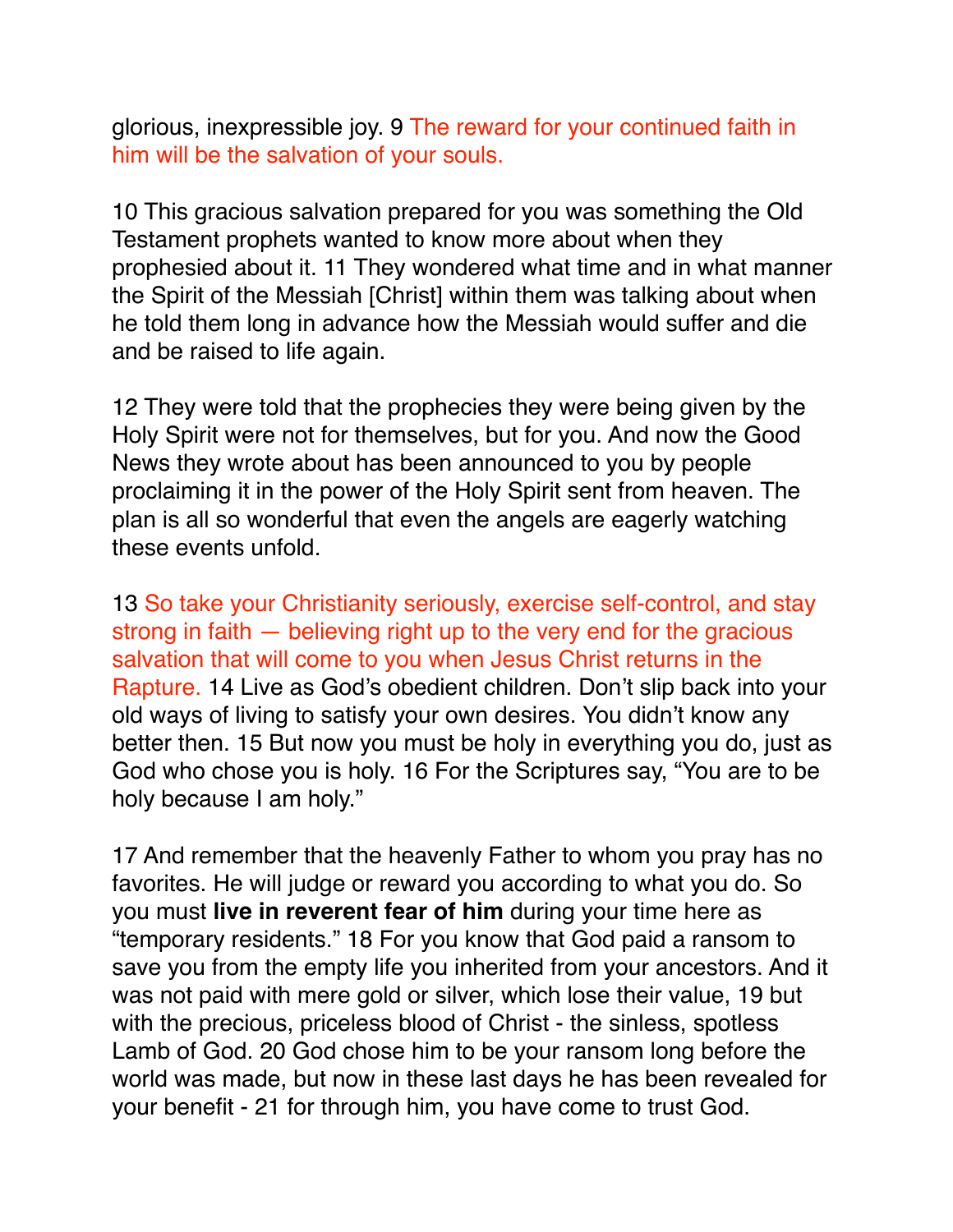You have placed your faith and hope in God because he raised Christ from the dead and gave him great glory.

22 You were cleansed from your sins when you believed the truth, so now you must show sincere love to each other as brothers and sisters, loving each other deeply, with all your heart.

23 For you have been born again — not to another mortal life that ends so quickly, but to a new life that will never end, because it comes from the eternal, living word of God!

24 As the Scriptures say,

*"People are like grass; their beauty is like a flower in the field. The grass withers and the flower fades. 25 But the word of the Lord remains forever."*

And that word is the Good News that has been preached to you!

### 1 PETER 2

So get rid of any feelings of ill will toward others, and deceit *[Acts 5; Ananias and Saphira]*! Be done with pretense and jealousy *[Acts 8; Simon, the magician]*, and back-biting.

2 Instead, crave pure spiritual milk, like newborn babies, so that you will grow in spiritual maturity. Keep crying out for this wonderful nourishment, 3 now that you have had a taste of the Lord's grace.

4 You are joined to Christ, who is the living cornerstone of God's temple. He was rejected by humanity, but he was chosen by God for great honor.

5 And you are living stones that God is building into his spiritual temple. What's more, **you are also holy priests**. Through the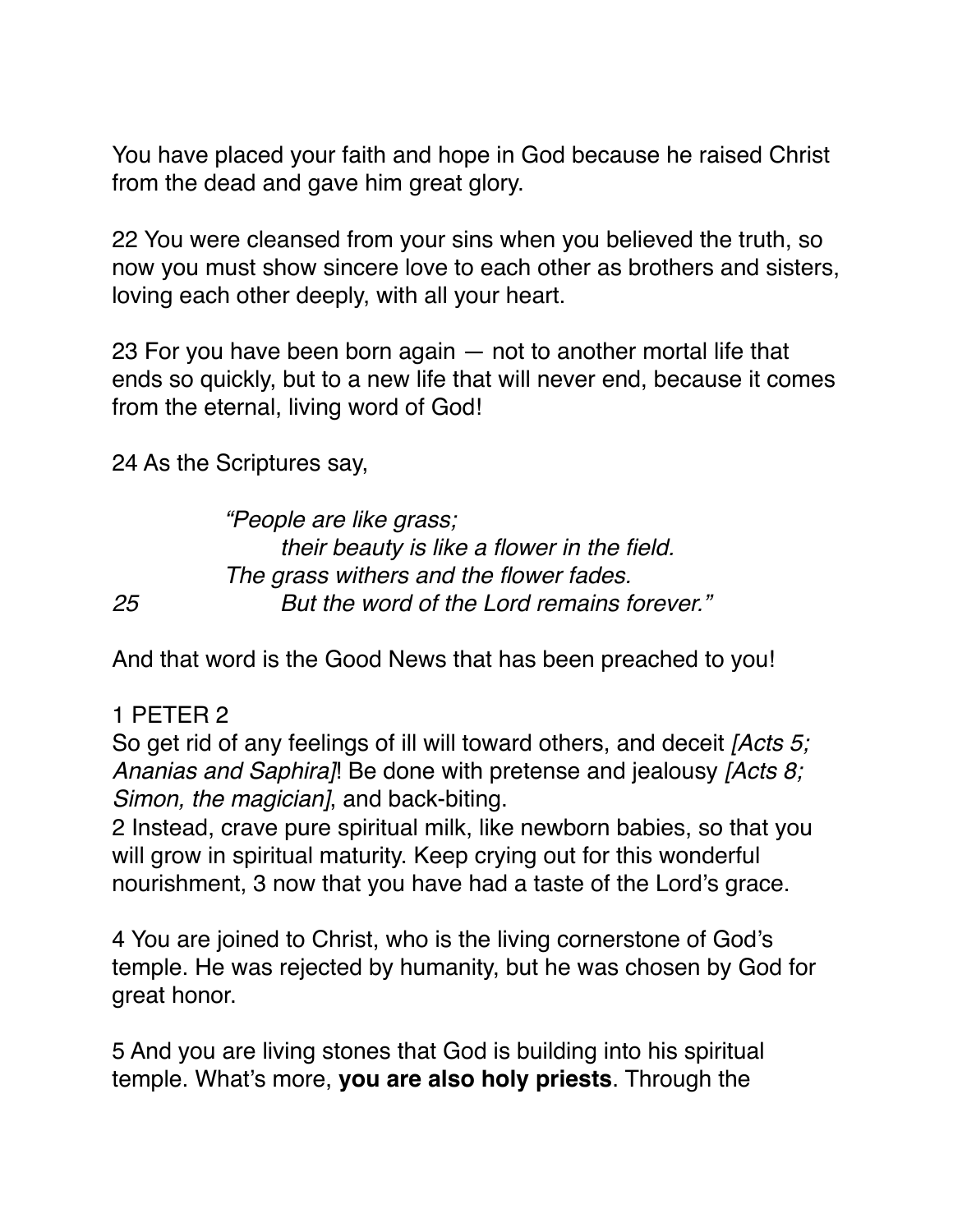mediation of Jesus Christ, **you offer spiritual sacrifices that bring God great pleasure**.

6 As the Scriptures say,

*"I am placing a Cornerstone in Jerusalem chosen for great honor; and anyone who puts their faith in Him will never regret it."*

7 You who believe in Jesus recognize the honor God has given him.

But for those who reject him, "The Stone that the builders rejected  *has now become the Cornerstone." 8 And, "He is the Stone that makes people stumble; the Rock that makes them fall."*

They stumble because they do not believe God's word, and so they meet the fate that was planned for them.

9 But you are not like them, for you are a chosen people. You are **royal priests, a holy nation, God's very own special possession**, so that you can show others the grace of God — how he called you out of the darkness into his wonderful light.

10 *"Once you had no identity as a people; now you are* God's *people. Once you received no mercy; now you have received* God's *mercy."*

11 Dear friends, I warn you as "temporary residents and foreigners" to keep away from worldly desires that wage war against your very souls. 12 Be careful to live properly among your unbelieving neighbors. Then even if they accuse you of doing wrong, they will see your honorable behavior, so that they, too, may be saved and give honor to God when he judges the world.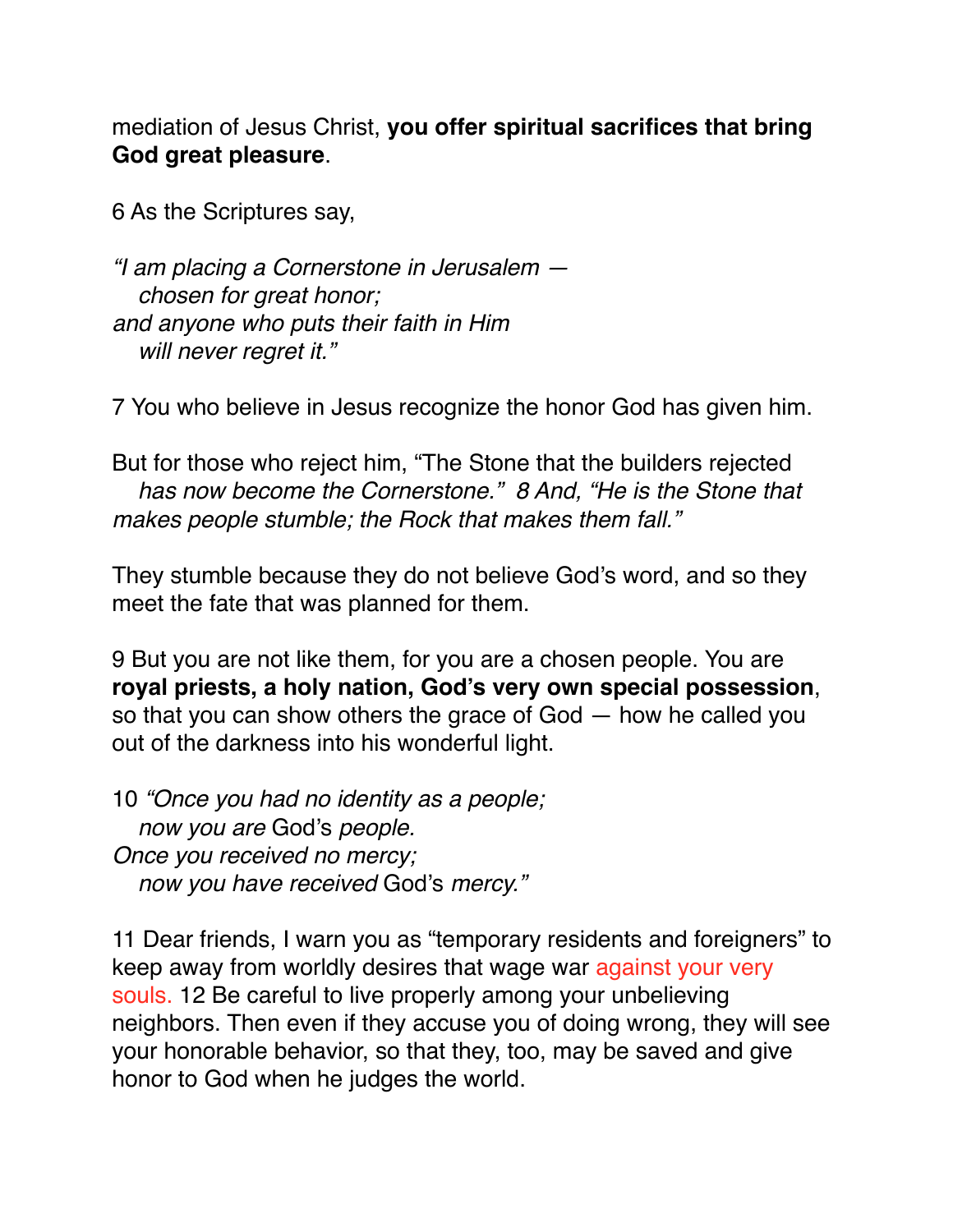13 For the Lord's sake, submit to all human authority—whether the President as leader of the Country, 14 or the officials appointed under him. For their job is to punish those who do wrong and to honor those who do right.

15 It is God's will that your honorable lives should silence those ignorant people who make foolish accusations against you. 16 For even though you are free from condemnation and the Mosaic Law, you are God's slaves, so don't use your freedom as an excuse to do evil. 17 **All humanity is to be honored;** believers are to be loved; God is to be feared; **the government is to be respected.**

18 You who are employees must submit to your employers with all respect. Do what they tell you—not only if they are kind and reasonable, but even if they are crooked and demanding. 19 For God is pleased when, in submission to his will, you patiently endure unjust treatment, 20 though, of course, you get no reward for patiently enduring any punishment your deserve for wrong-doing.

But if you suffer for doing good and endure it patiently, God is pleased with you. 21 For God called you to suffer for the truth about Jesus, just as Jesus suffered for you. He is our model, and you are to follow in his steps, wherever they may lead.

*22 He never sinned,*

 *nor ever misused his tongue. 23 He did not retaliate when he was insulted, nor threaten revenge when he suffered. He left his case in the hands of God, who always judges fairly. 24 He personally carried our sins in his body on the cross, so that we can be dead to sin and live righteously. By his physical wounds you have received spiritual healing.*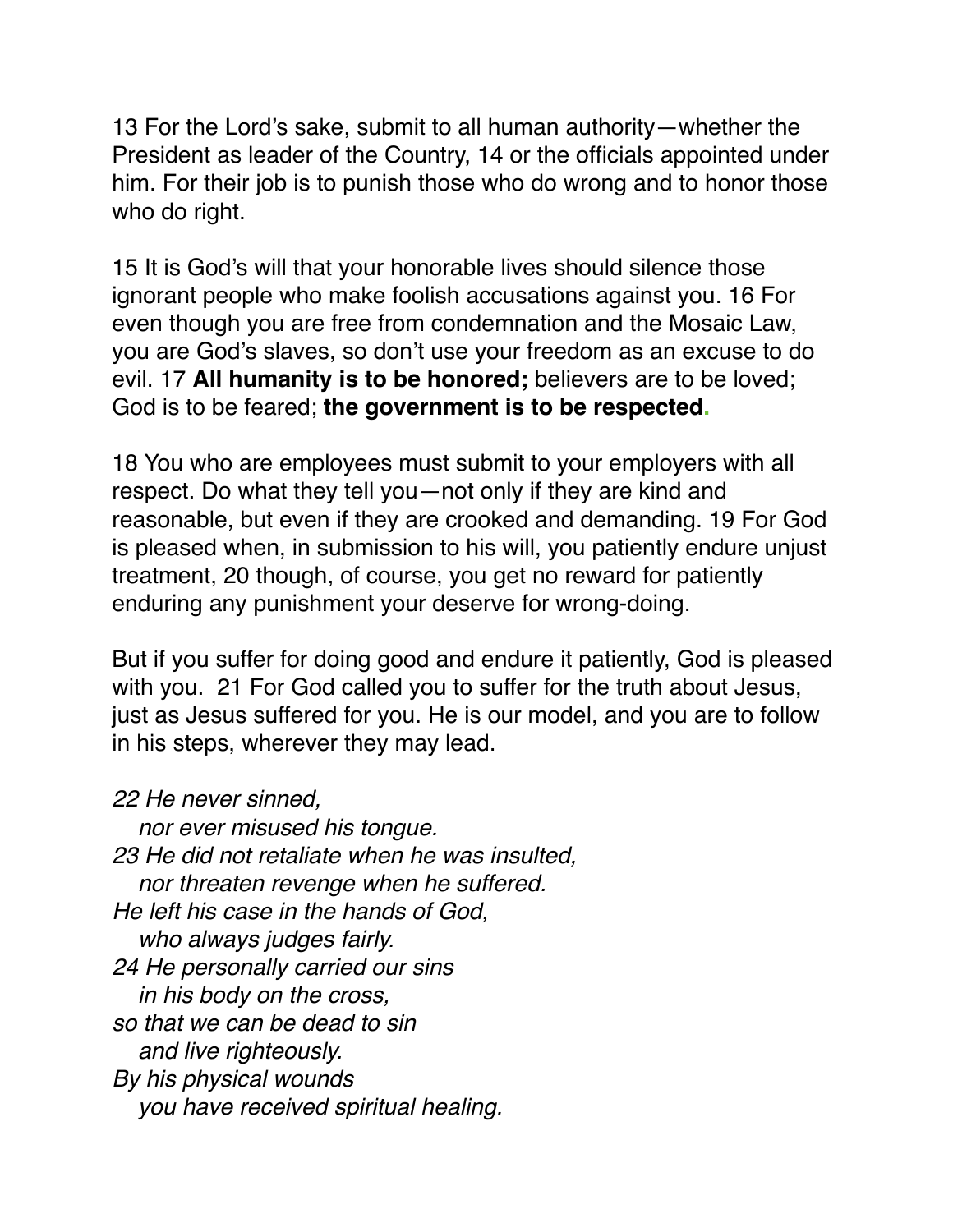*25 Once you were like sheep who wandered away. But now you have returned to your Shepherd the Guardian of your souls.*

# **1 PETER 3**

#### *Concerning Husbands and Wives*

In the same spirit, you wives are to accept the authority of your own husbands. Then, even if some refuse to believe the Word of God, your godly lives will speak to them without any words. They will be won over 2 by observing the pure and reverent way you behave toward them.

3 As you endeavor to win them to Christ, don't be overly concerned about the temporary outward beauty of fancy hairstyles, expensive jewelry, or beautiful clothes. 4 Instead, clothe yourselves with the beauty that comes from within— the unfading beauty of a gentle and quiet spirit, which is eternal and is so precious to God. 5 This is how the holy women of the Old Testament era made themselves beautiful to their husbands. They put their trust in God, and accepted the authority of their husbands. 6 For instance, Sarah obeyed her husband, Abraham, and consistently submitted to his authority. You are her daughters when you submit to your husbands without worrying about what others may think of you.

7 In the same way, you husbands are to give honor to your wives. Treat your wife with the understanding that comes from knowing your wife intimately. She may be weaker than you are in physical strength and authority, but she is your equal partner in God's gift of new life. Treat her as you should, so your prayers will not be hindered.

8 Finally, all of you should live in harmony. Sympathize with each other. Love each other as spiritual brothers and sisters. Be tenderhearted [sensitive], and keep a humble attitude. 9 In actions, don't repay evil for evil. In words, don't retaliate with insults when people insult you. Instead, pay them back with a blessing. That is what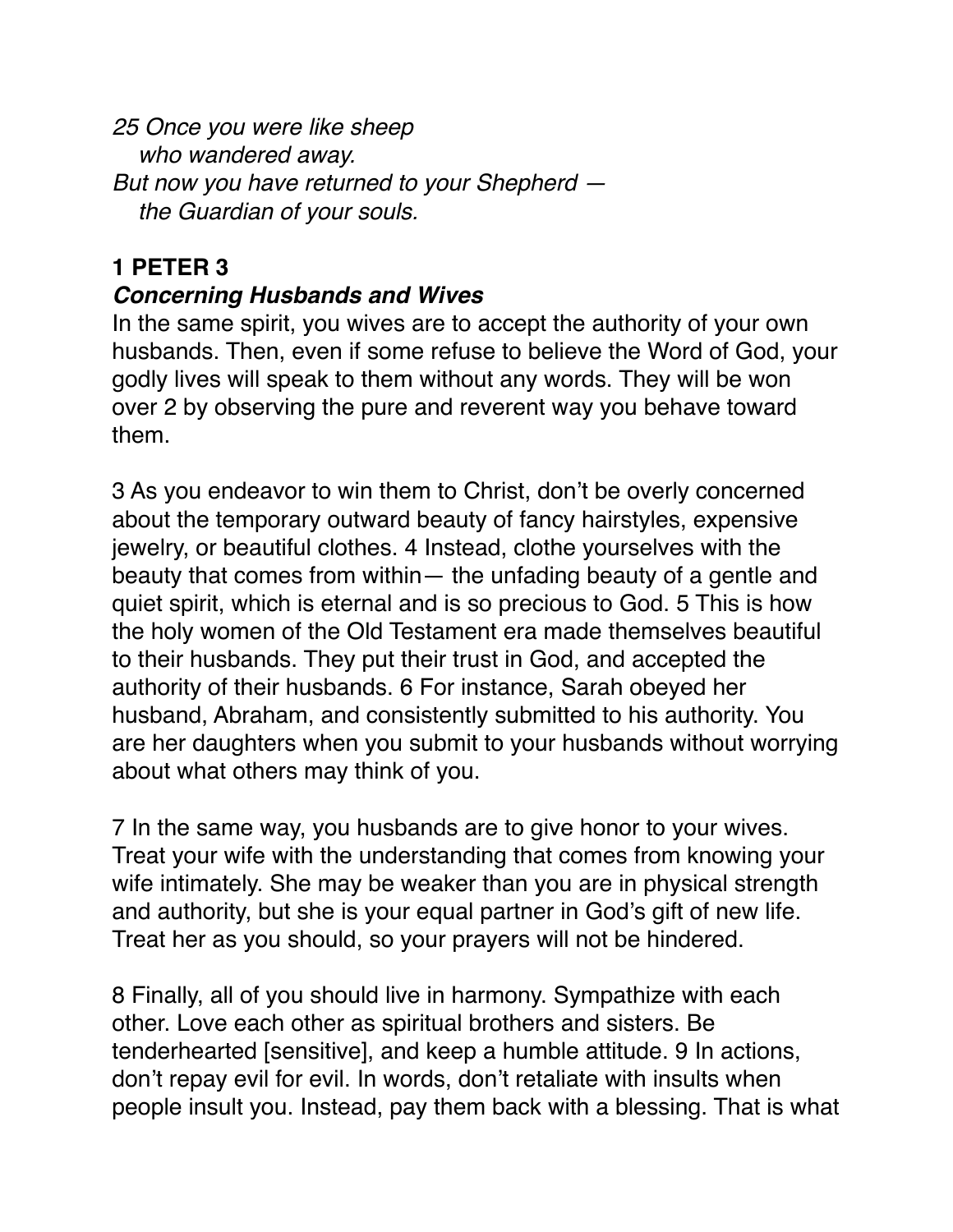God has called you to do, and he will grant you his blessing. 10 For the Scriptures say,

*"If you want to enjoy a Christ-filled life and see many full and happy days, keep your tongue from evil-speaking and do not misuse your tongue. 11 Turn away from doing wrong, and actively do good. Seek to make peace with others, and work to maintain it. 12 The eyes of the Lord watch over those who do right, and his ears are open to their prayers. But the Lord turns his face against those who do evil."*

## *Conduct Concerning Suffering*

13 Who will want to harm you if your desire is only to do good? 14 But even if you suffer for doing what is right, God will reward you for it. So don't worry or be afraid of their threats. 15 Instead, you are to submit only to Christ as Lord of your life *[Isa. 8:13]*. And if anyone asks about your faith in Christ and your optimistic buoyancy as a believer, always be ready to explain it clearly. 16 But do so in a gentle and respectful way.

**Keep your conscience clear.** Then if people viciously speak against you, they will be ashamed when they see what a good life you live because you belong to Christ. 17 Remember, it is better to suffer for doing good - if that is what God wants, than to suffer for doing wrong!

18 Christ also suffered for our sins . . . once — for all time. He never sinned, but he died for sinners to bring you safely home to God. He suffered a violent physical death — and died a spiritual death on the cross for three hours, but he was raised back to life in his human spirit, 19 by which he went down to Sheol *[while his body was in the grave]* and made a public announcement of his triumph and coming judgement to the demonic spirits *[of Nephilim - "fallen ones"]* in prison *[Tartarus] [see also First Enoch 3:16]*— 20 those who disobeyed God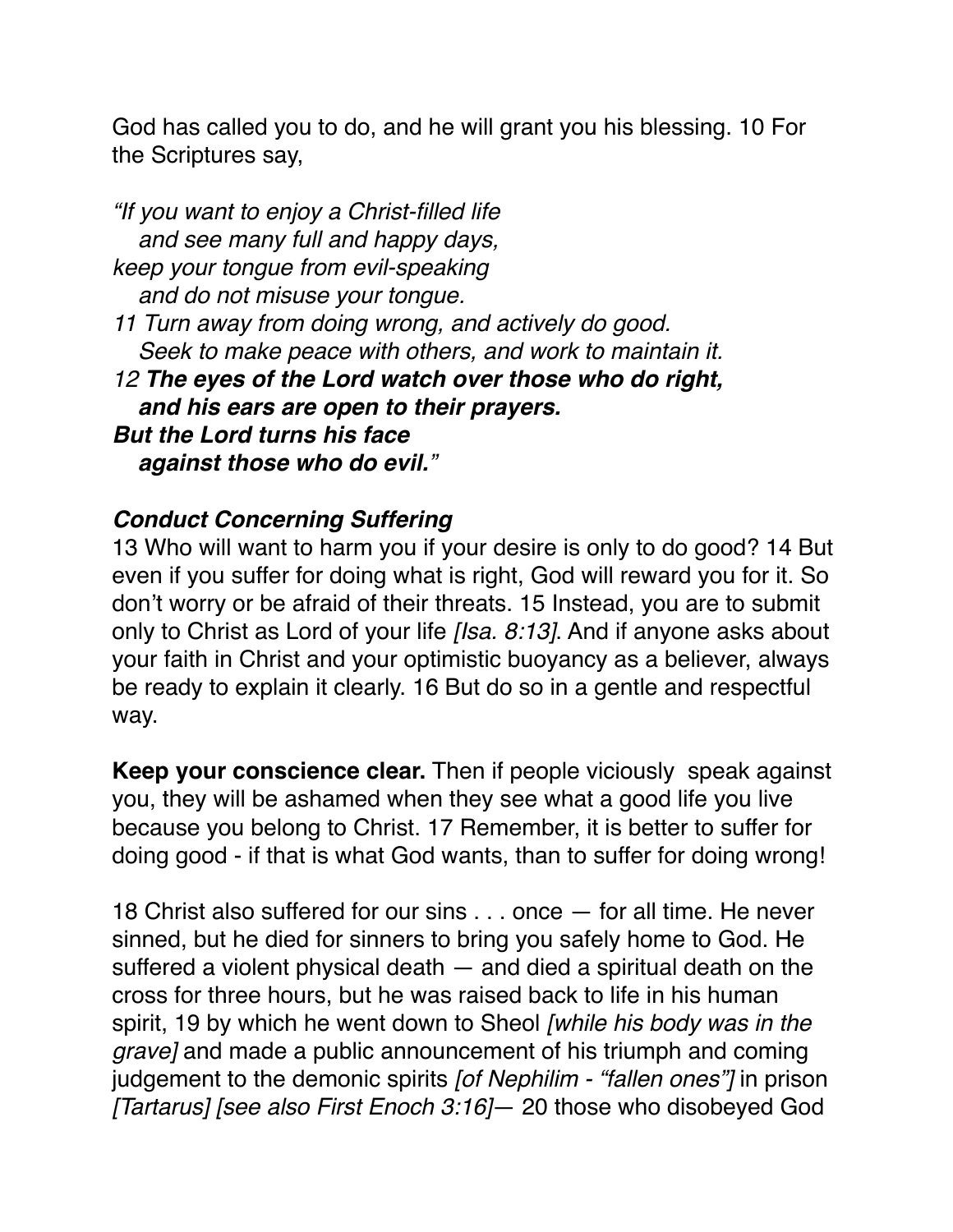long ago *[Genesis 6]* when God waited patiently *[for 120 years]* while Noah was building his boat. Only eight people were saved from drowning in that terrible flood.

 21The account of Noah and his family being saved from the flood by entering into the ark is a picture of our salvation. We are saved when we enter into Jesus by faith; He is our 'ark of safety' who saves us from our sins and from the future wrath of God upon unbelievers and upon this world.

 Our faith in Christ is also typified by baptism — which does nothing to cleanse us from sin, but is an act of obedience toward God, clearing our conscience toward God, and shows that we believe in the death, burial and resurrection of Jesus Christ —

22 who is now in heaven, seated in the place of honor next to God, with all angels, authorities, and powers under his authority.

### 1 PETER 4

# *The Responsibilities of the Believers*

So then, since Christ suffered physical pain, you are to arm yourselves with the same attitude he had, and **be ready to suffer, too**. For when you are able to endure physical suffering for Christ's sake, it shows you have finished with living a self-centered, sinful life — 2 it shows that you don't intend to spend the rest of your lives gratifying your own desires, but are dedicated to doing the will of God.

### *We are not to live like the Unsaved*

3 We've had enough, in the past, of the sinful things that godless people enjoy—their immorality and depraved lusts, their gluttony and drunkenness, their wild, ungodly parties, and their abominable idolatrous practices. 4 Of course, our former friends are surprised when we no longer plunge into the flood of ungodly and destructive things they do, so they slander us. 5 But let us remember that they will one day give an account of their lives to God, who is prepared to judge everyone — both the living and the dead. 6 That is why the Good News was preached to those who are now dead— that although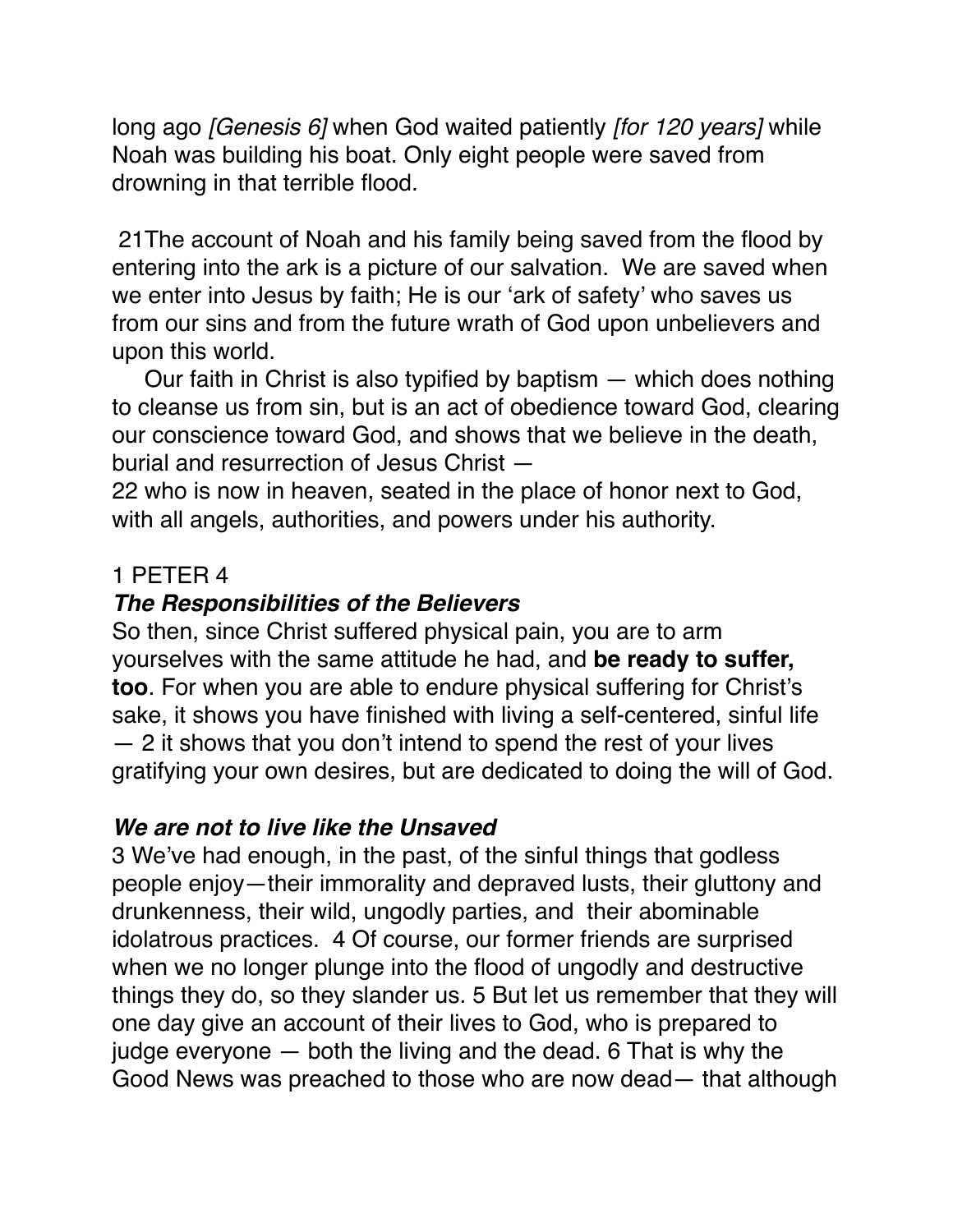they died, as all people do, they might have the opportunity to believe in Christ and live forever with God in the Spirit.

#### *Conduct in Light of Coming Judgment*

7 The end of Jerusalem is coming soon [A.D. 70]. Therefore, **be earnest and disciplined in prayer**. 8 Most important of all, continue to show intense love for each other, for having real love [agape love: from the will] for each other will keep you from sinning against each other.

9 Cheerfully share your home with believers who need a meal or a place to stay.

10 God has given you gifts from his great variety of spiritual gifts. Be good stewards of them, using them to minister to one another. 11 When you speak, speak as though God himself were talking through you. When you minister to others' needs, serve with all the strength and energy that God supplies. In this way, everything you do will bring glory to God through Jesus Christ — Who deserves all glory and power, forever and ever! Amen!

### *Sufferers are Partakers of the Glory to Come*

12 Dear friends, don't be surprised at the severe, burning trials you may experience, as though it isn't normal for Christians to go through trials. 13 Instead, be very glad—for these trials make you partners with Christ in his suffering, and, someday, when you see Him face to face, your present suffering will be replaced with exceeding joy.

# *The Paradox of the Christian Life*

14 If you are mistreated for being a Christian, you are blessed, for it shows that the Shechinah glory of the Spirit of God is shining through you. They are speaking against Him, because you are glorifying Him. 15 If you suffer, however, it must not be for murder, stealing, making trouble, or being a busy-body — meddling in other people's affairs. 16 But it is no shame to be mockingly labelled "a Christian". Praise God for the privilege of being called by his name! 17 For the time has come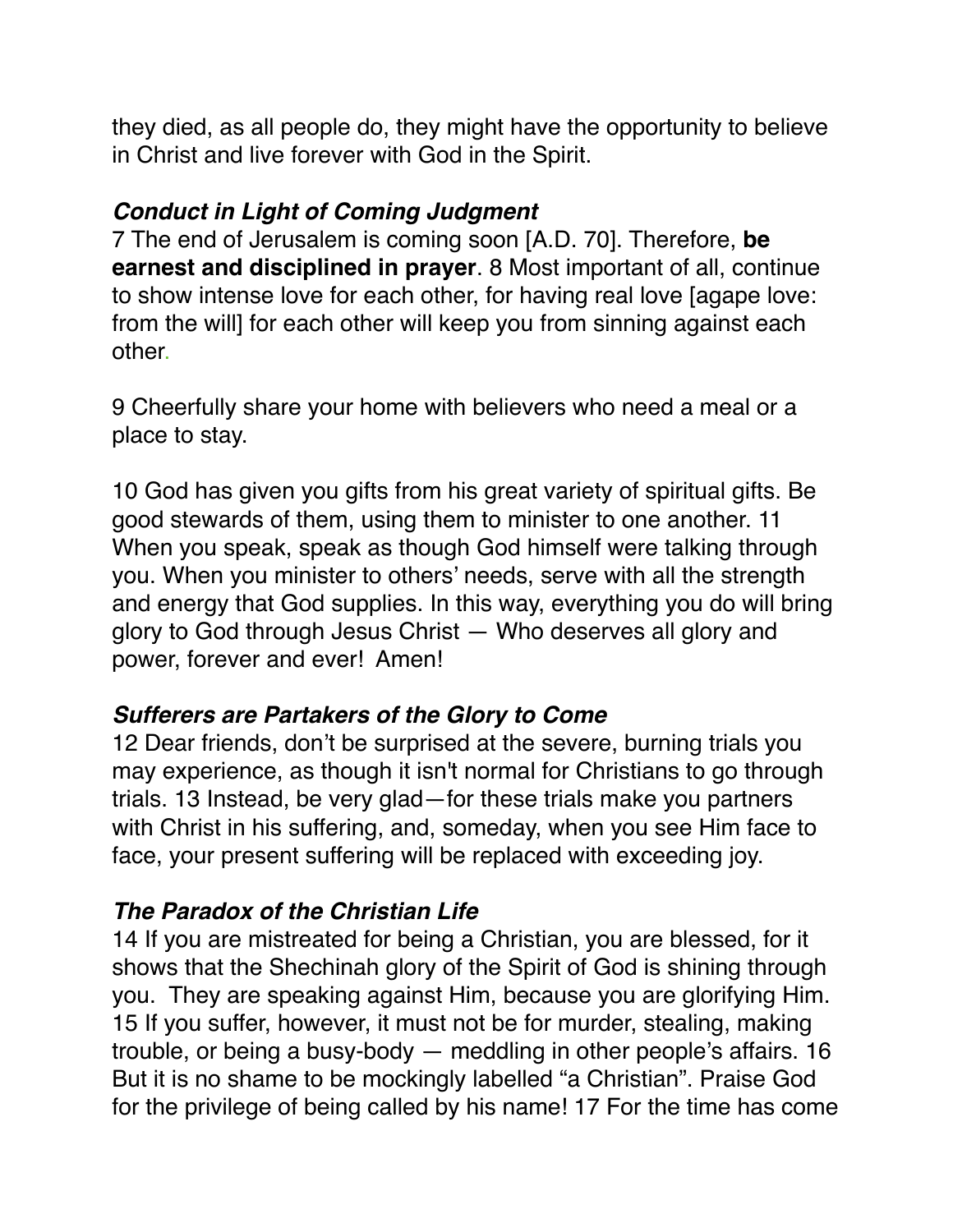for God to judge the world, and His judgment must begin with His own household. And if we who believe are to suffer stern discipline, what terrible fate awaits those who have never believed God's Good News? 18 And also,

 *"If Christians - who, as a rule, live to honor God - experience His short-term discipline in this life,*

 *what will happen to ungodly, irreverent, impious, willful sinners [when they appear at the Great White Throne Judgment and suffer the wrath of God for all eternity]?"*

19 So if you are suffering unjustly, keep on doing what is right, and trust your lives to the God who created you, for he will never fail you.

#### 1 PETER 5

## *The Concluding Exhortations*

And now, a word to you who are elders in the house churches. I, too, am an elder and was, besides, an eye-witness to the sufferings of Christ. I have suffered for Him, and I will, therefore, share in his glory when he is revealed to the whole world.

As a fellow elder, I appeal to you: 2 Take good care of the group of believers God has entrusted to you. Watch over them willingly, not reluctantly; not for what you may get out of it, but because you are eager to serve God. 3 Don't lord it over the people assigned to your care, but lead them by your own good example. [Note: Your leadership should not be the pretense of pontifical arrogant authority, but the genuine power that flows from the Spirit-given liberty that comes from being solidly rooted in a grace foundation, firmly fixed on a faith perspective, and walking in constant koinonia with God with a pure conscience.] And when the Great Shepherd appears in the Rapture, you will be crowned with never-ending glory and honor.

### *Admonitions to the Group of Believers*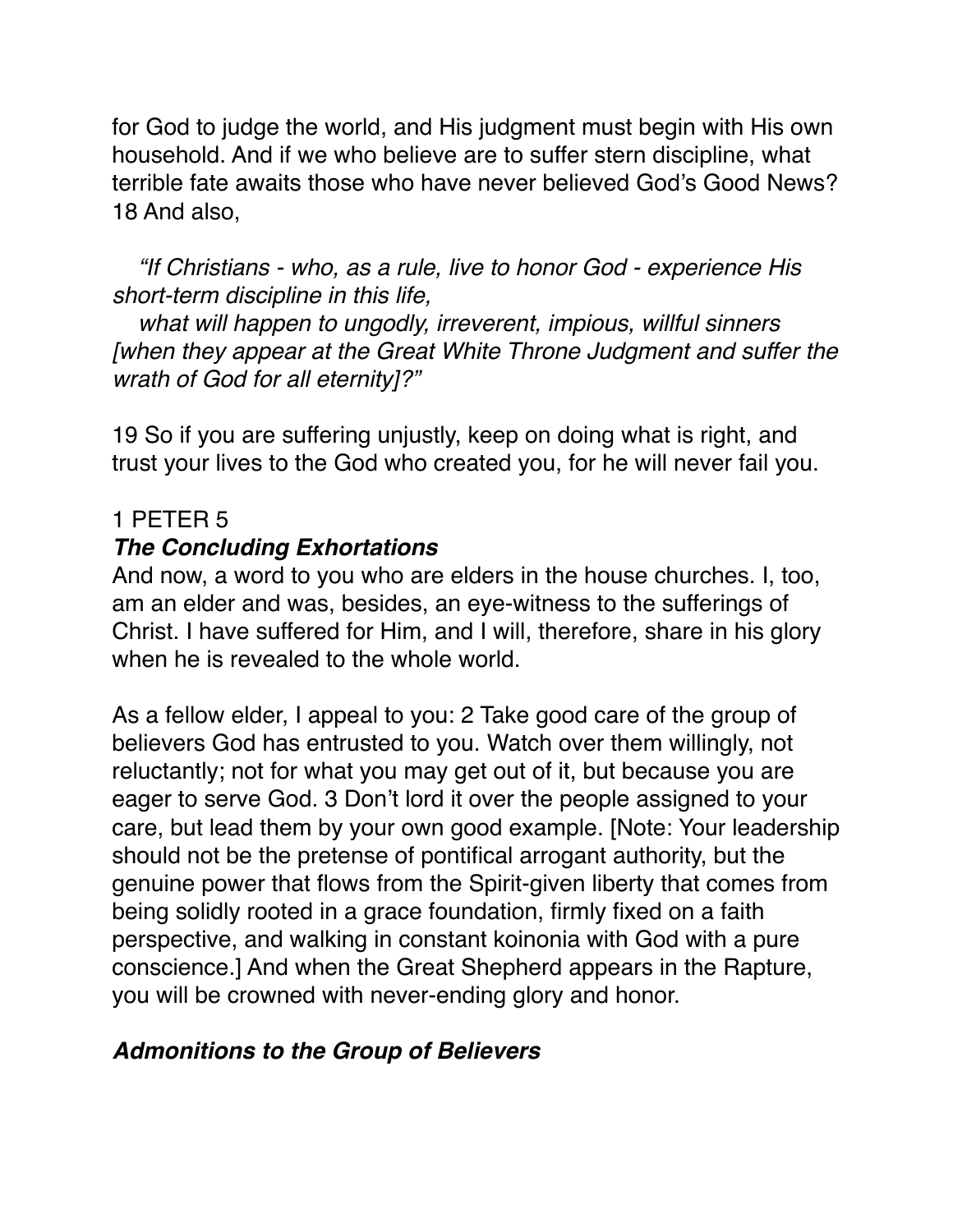5 In the same way, you who are younger are to accept the authority of the elders of your group. And all of you, dress yourselves in humility as you relate to one another, for

*"God, in battle array, resists the proud, but gives grace to the humble." Proverbs 3:34*

6 So, humble yourselves [toward your elders] under the mighty hand of God, and at the right time he will lift you up in honor;

7 giving all your worries and cares to God, for our cares are His cares.

#### *[NOTE: True humility has no anxieties: it trusts totally in God.]*

8 Be in spiritual control. Stay alert! Watch out for your great adversary, the devil. He prowls around like a roaring lion, constantly looking for someone to destroy. 9 Stand firm against him *[using specific, applicable portions of Scripture]*, and be strong in faith *[believing in satan's past defeat by Christ and in how God is going to deliver you]*. Remember that the family of believers all over the world is going through the same kind of suffering you are.

#### *Recognize God's Purpose*

10 The God of all grace [NOTE: like a wood stove with endless heat] called you to share in his eternal glory, because you are in Christ Jesus. So, after you have suffered temporarily, he will restore, support, and equip you, and he will place you on a firm foundation forever. 11 May He reign forever! Amen.

### *Peter's Concluding Salutation*

12 I have dictated and sent this short letter to you through Silas, whom I commend to you as a faithful brother. My purpose in personally writing these final words is to encourage you and assure you that what you are believing is the true, genuine, trustworthy grace of God for you. Stand firm in this grace!